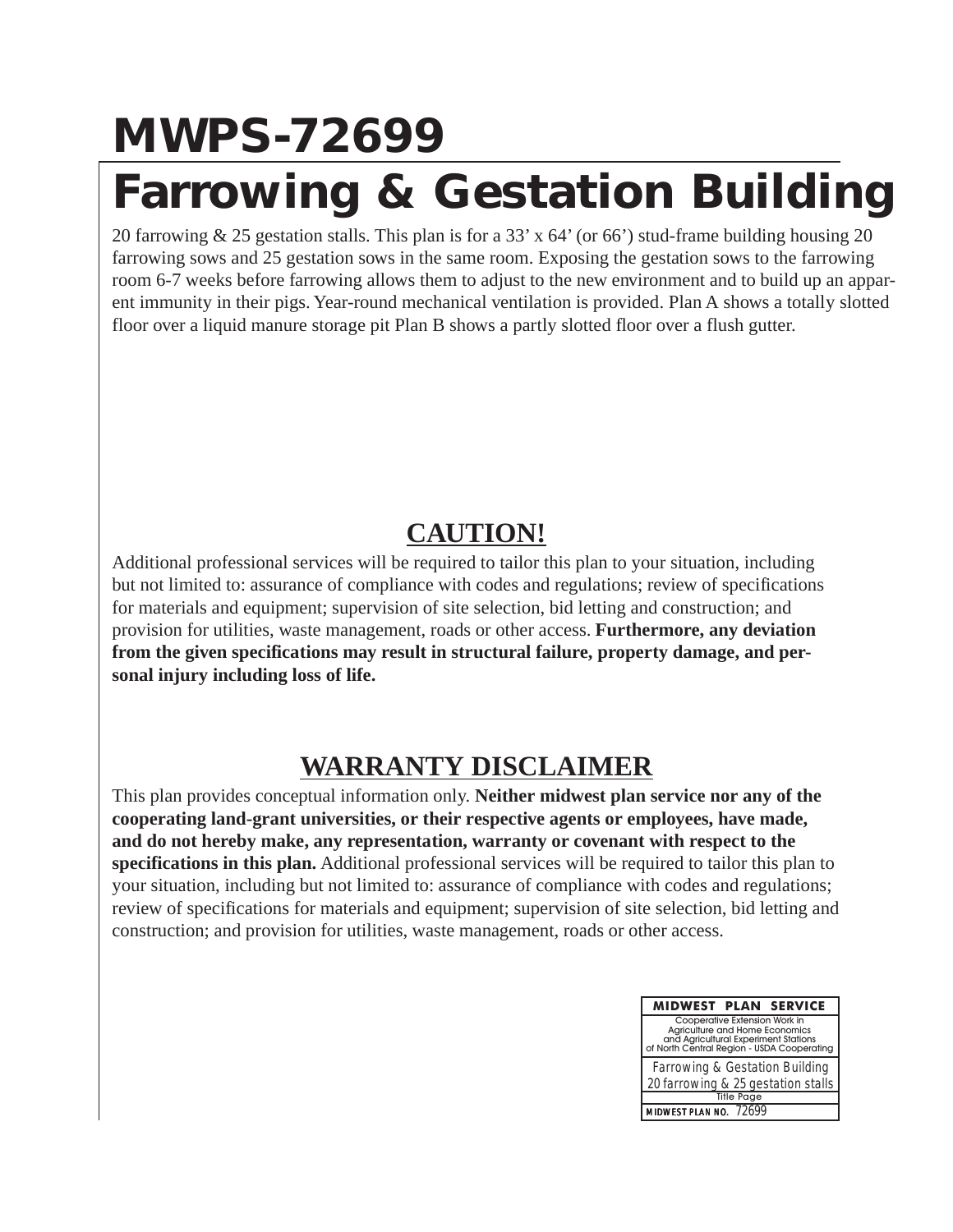20 Farrowing & 25 Gestation Stalls Plan MWPS-72699<br>Farrowing and Gestation Building

in the plan is tor a 33 x 54' (or 66') stud-is me building hous-<br>in 2016, the gestation sower to the tarowing room 6-7 weeks<br>action the gestation sower to the tarowing room 6-7 weeks<br>action build up an appear in mnumbly i

# General Specifications

**Fans:** Select exhaust fans for the stated capacity at 14" static<br>pressure, especially pri fans to prevent backdraffing when large

**Plts:** Use 3500 psi concrete with  $7\%$  air entrainment. Use<br>steel in a t least 40.000 psi yield. Install steel and concrete<br>steel in a t least 40.000 psi yield. Install steel and concrete fans turn on

carefully and accurately.<br>Pump pits to within 6" of the bottom at least once a year

Check for solids buildup: increase agitation and pump from port

nearast to solido buildulp at next puringing at exception<br>20.000-75.000 Blu-fr grasplemental heal (3000 Blu-fr farrowing<br>18 and and COV Blu-fr grasplemental heal (3000 Blu-fr farrowing state)<br>18 and 2000-75.000 Blu-fr gras (2000 Bluhr) per farrowing stali.

# Protecting swine from fan failure

We krow of on over the that is used in the profile a Fog<br>hosted in the section of the section of one or more larger<br>hosted effectio supply system.<br>the whole effectio supply system to alert anyone at

- or near the farmstead.
- **· Have Borneore batry-sit yours infinals if you are going to be<br>able to the first particular in an especially sensitive stage (a<br>out, or if your herd is m an especially sensitive stage (a<br>mmber of rewborn lifters, for exa**
- 
- e, cold weather, who to phone to california advice, etc.<br>The present of the property of the cold of the cold of the state of the cold of the cold of the cold of the co<br>The present of the cold of the cold of the cold of the
- when power fails

## Manure storage pit

Pi depthi is based on 0.54 cu fruay manure per farrowing<br>stal, prime per la province per gestaton stal, 6 'left n pi atter<br>pumping 6'' freeboy manure per gestaton stal, 6' left n pi atter<br>underfloor vernitation

## Srighseb 1813

Buinout pue unique Dimensions in these plans assume concrete slats as listed<br>below and may need to be adjusted for other designs or mate-<br>hals. Allow about 127 at each end of a stat for construction

| Design Loads | 4 x5" #4<br>$5*79.58$<br><b>4 x6 #5</b> | $6 + 5 - 43$<br>$P#$ . $SX$ . $S$<br>4.86. #4 | 24.74.75<br>$p# \exists \exists x \forall x \exists y$<br><b>D# SLDX.D</b> | 2#'.bX.b<br>474.48<br>$E#$ $pX_p$ | ueds<br>Sat<br>nursery'<br>۵e<br><b>Finishing</b><br>--- Width x depth. lower bar size ----<br>Farrowing, Sow-pig<br>Nursery, Gestation (stalls)** |
|--------------|-----------------------------------------|-----------------------------------------------|----------------------------------------------------------------------------|-----------------------------------|----------------------------------------------------------------------------------------------------------------------------------------------------|
|              | $5*791.9$                               | 9.34.942                                      | <b>D# 34.0X.D</b>                                                          | £#`.tx.t                          | Boar (pens)<br>Gestation (pens).                                                                                                                   |

| <b>Design Loads</b><br>Siats Per fo | Per foot of slat                             |                                                           |                   |                |
|-------------------------------------|----------------------------------------------|-----------------------------------------------------------|-------------------|----------------|
|                                     | <b>SO plf</b>                                | <b>100 pH</b>                                             | gi<br>g           | <b>ISO</b> pit |
|                                     |                                              |                                                           |                   |                |
|                                     | Beams, Per sq filtior area<br>columns 35 psf |                                                           | ISO <sub>59</sub> | es pst         |
|                                     |                                              | "Concrete stats are not recommended tor pigs under 40 tb. |                   |                |
|                                     |                                              |                                                           |                   |                |

SMOS

**arrowin** 

House Farrowi House

sows in stalls, use a maximum of 4" wide slats

WEEKS:

 $\circ$ 

.<br>बुं ठूं



 $\Rightarrow$ 

 $25$  Gestation Stalls

**Sow**<br>Mash

Siphon Flush Tank

 $-50M$ 

Alley

Ċ



Although many varialions are successful, the following are the principle of the following are the stress of the production systems. Plan building the stress of space of space of space of space of space of space of space of Building space and production cycles

EITIBR

- a) Move, sows and it liters to sow-pop nursing pers at 1-3 and 1-3 and 1-3 and the source of the next sows. Wean pigs at 3-6 weeks, putting 2-3 itties per. Relux sources the mean of the next sows. Wean pigs at 3-6 weeks, gestation facilities.
- Q b) Wean pigs at 4-6 weeks (20-25 b); Move pigs to nursery,<br>putting 2-3 ittlers/pen. Return sows to breeding and gestation facilities



PICS:

House

 $\boxed{\frac{1}{2}}$ 

Detail<br>L

arrowing

House

Farrowi

House arrowin



Page Page  $\circ$  $\overline{\phantom{0}}$ similar to pages similar to page Jf 72601 ~7 of 72694

Copyright < 1982 Midwest Plan Service, Ames, IA 50011

 $\frac{1}{6}$  or 9

 $65%$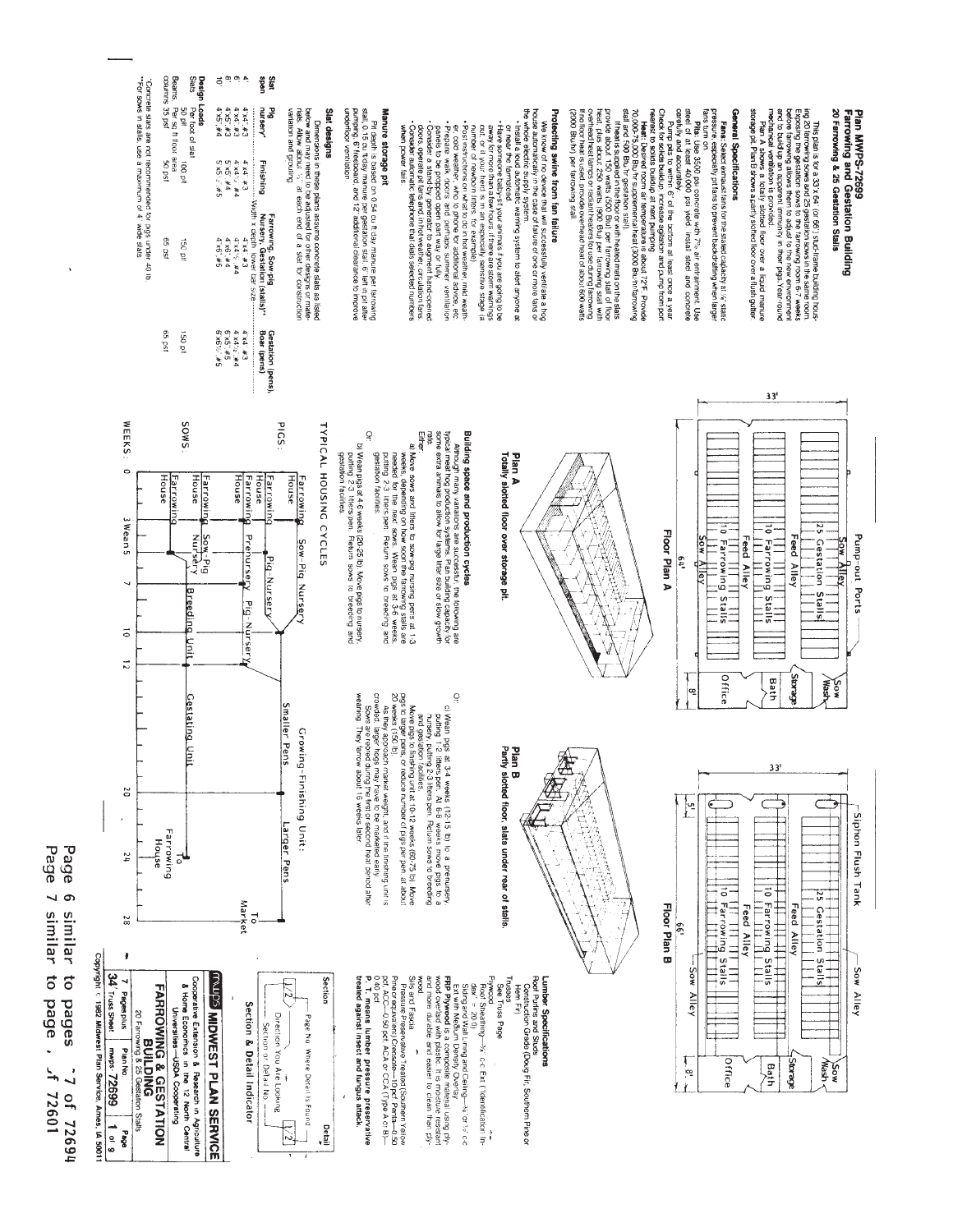

ł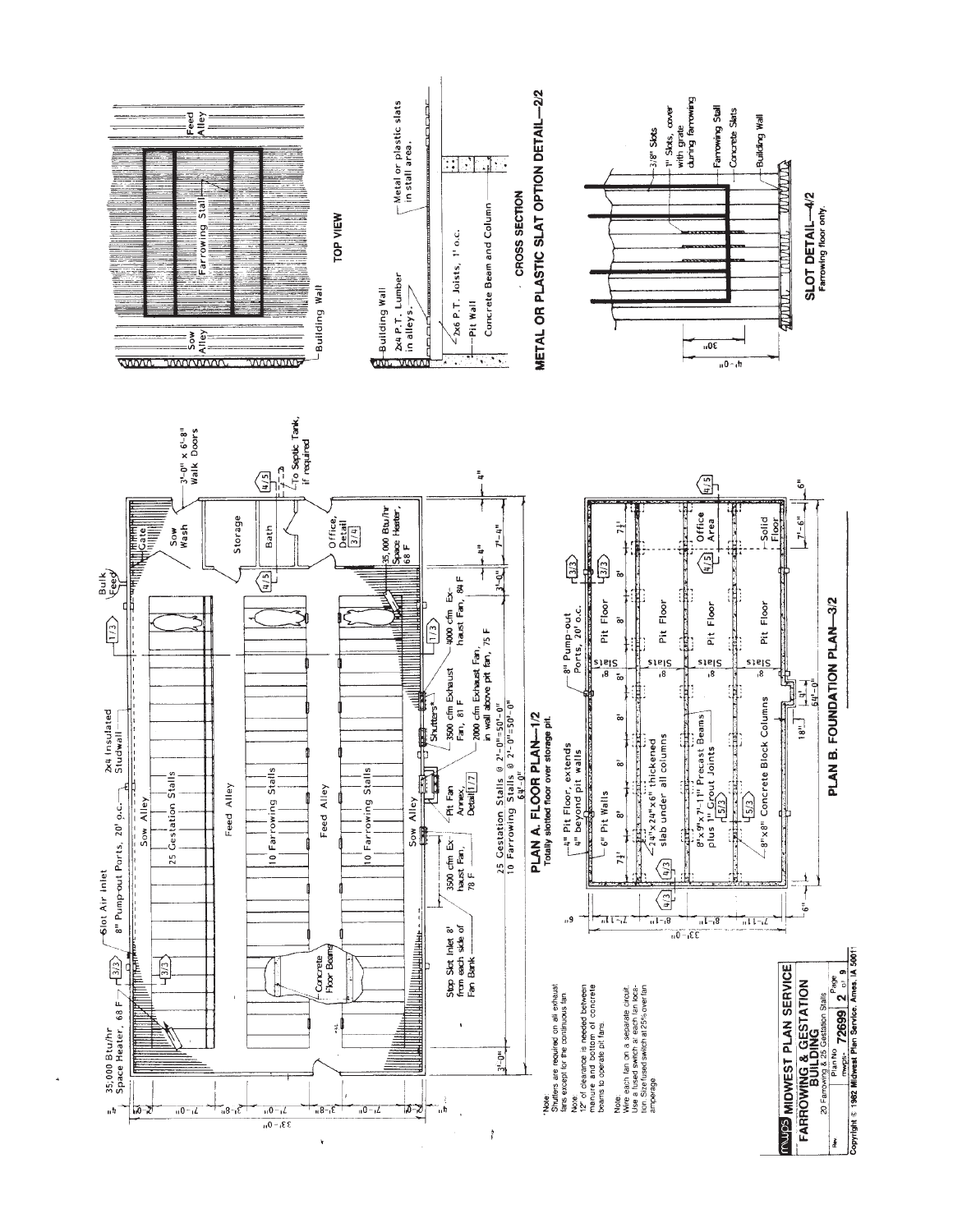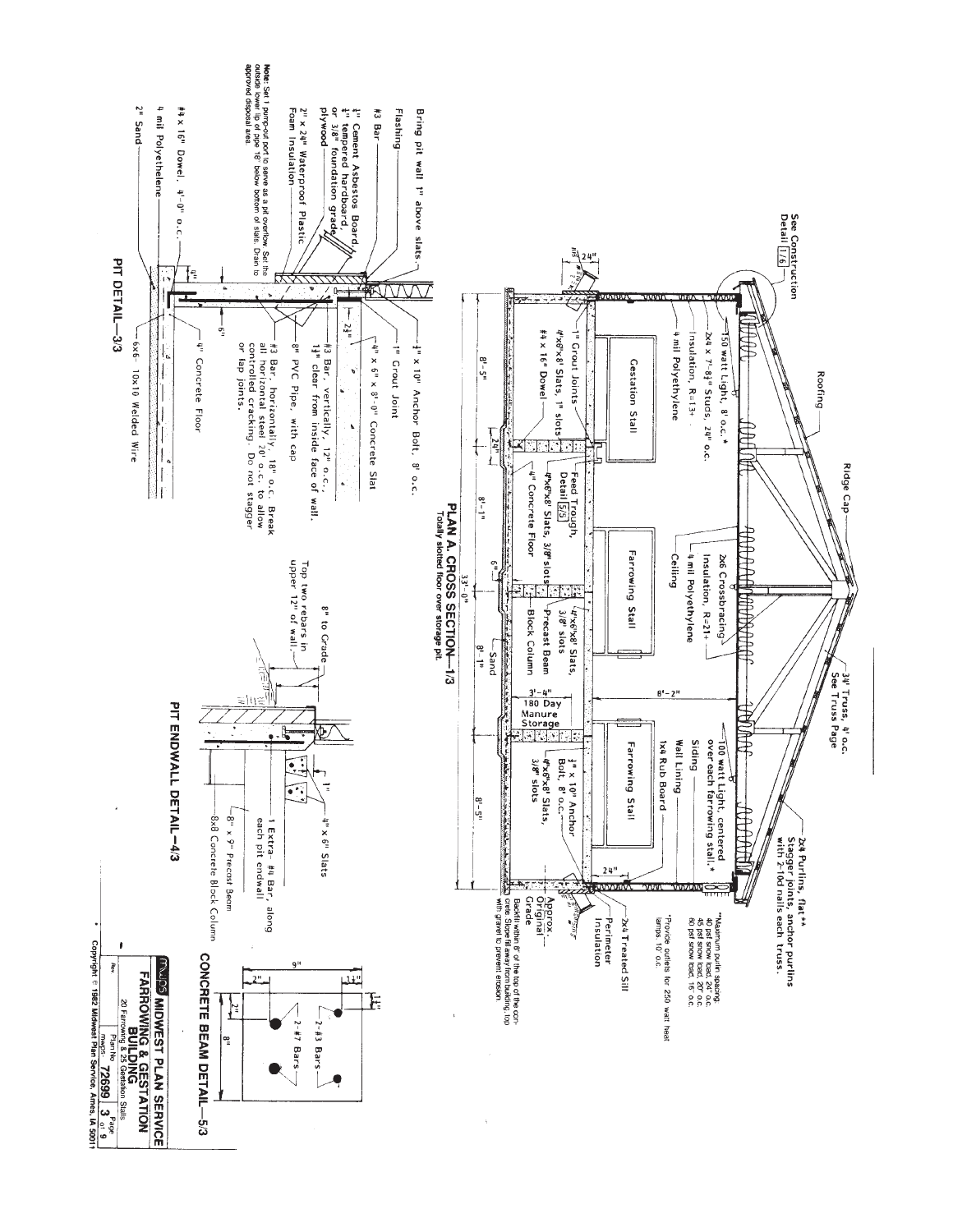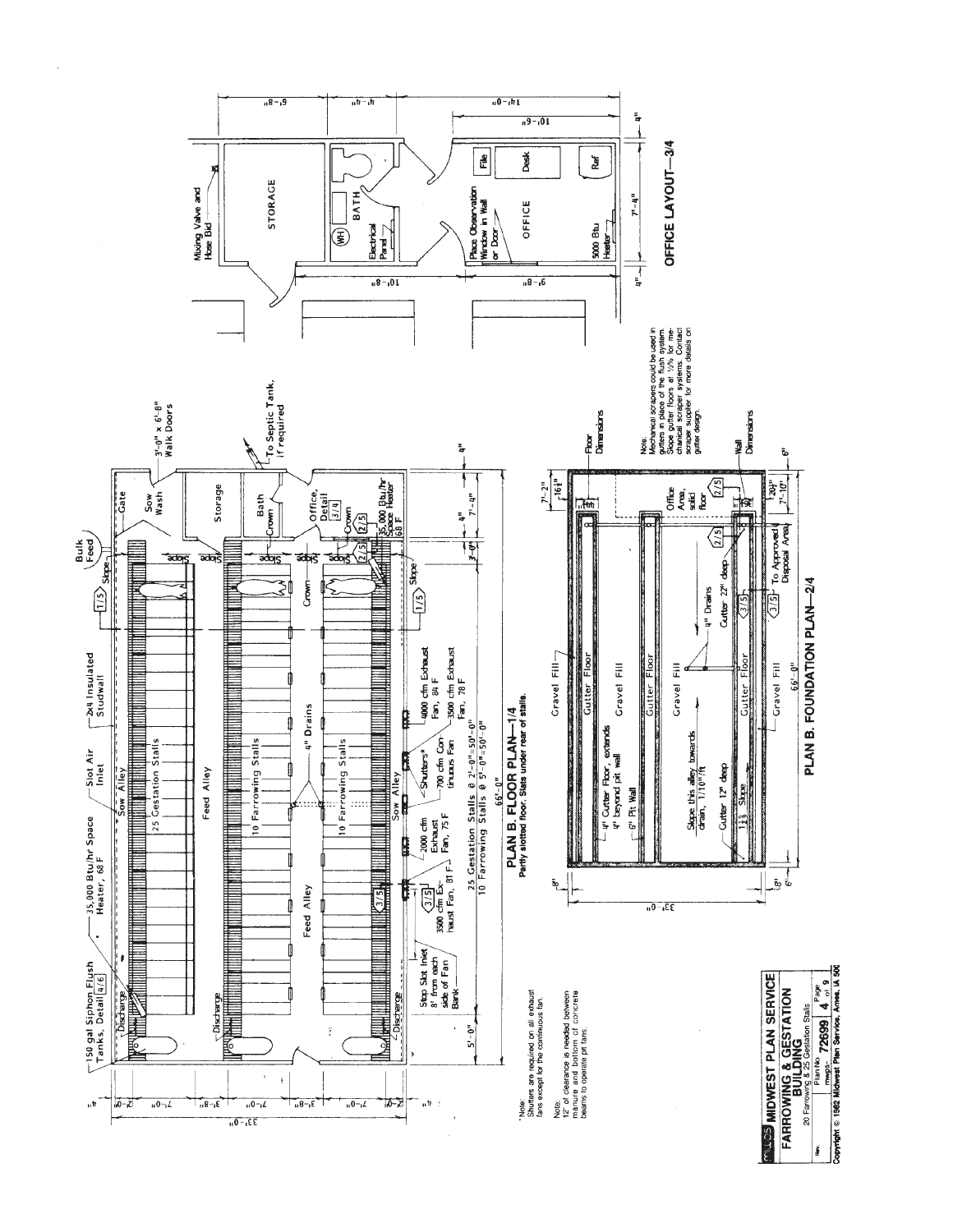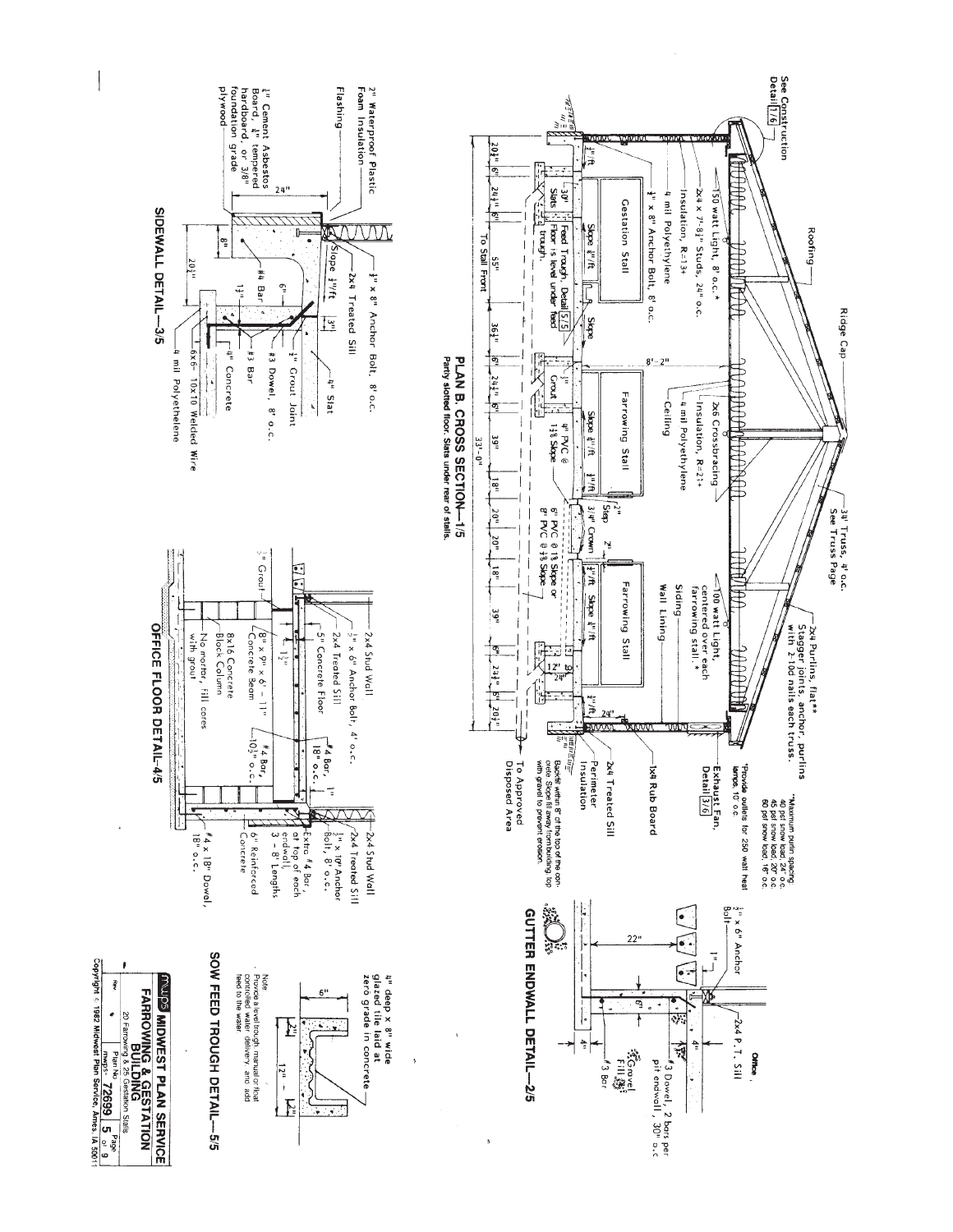